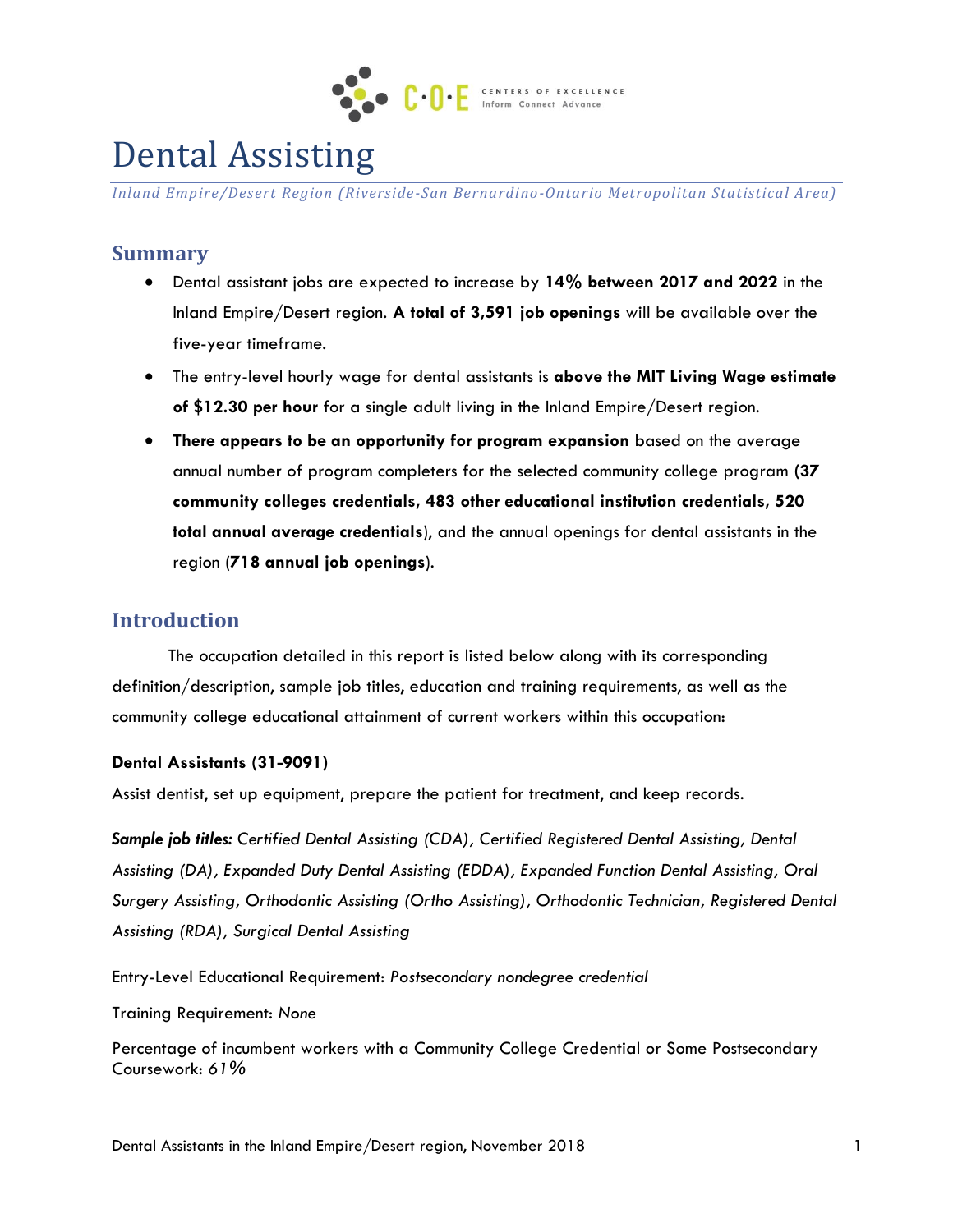

The dental assistant program prepares students for careers in dental assisting through the instruction of techniques used in clinical chairside procedures of dentistry.<sup>1</sup> In addition to a dental assistant program, employers in the region are seeking individuals with their dental assistant certification.

# **Job Opportunities**

In 2017, there were 4,997 dental assistant jobs in the Inland Empire/Desert region. Across the region, employment related to this occupation is expected to increase by 14% through 2022. Employers will need to hire 3,591 workers over the next five years to fill new jobs and to backfill jobs that workers are leaving – including retirements. Exhibit 1 displays the projected growth for dental assistants in the region.

*Exhibit 1: Five-year projections for dental assistants in the Inland Empire/Desert region*

| Region               | 2017 Jobs | $5-Yr$ %<br>Change<br>(New Jobs) | $5-Yr$<br>Openings<br>$(New +$<br>Replacement<br>Jobs) | Annual<br><b>Openings</b><br>$(New +$<br>Replacement<br>Jobs) | $%$ of<br>workers<br>age $55+$ |
|----------------------|-----------|----------------------------------|--------------------------------------------------------|---------------------------------------------------------------|--------------------------------|
| Inland Empire/Desert | 4,997     | 14%                              | 3,591                                                  | 718                                                           | 8%                             |

Source: EMSI 2018.3

# **Earnings**

The entry-level wage for dental assistants is above the MIT Living Wage estimate of \$12.30 per hour, or \$25,584 annually for a single adult living in the Inland Empire/Desert region. This wage is also sufficient for an adult living in a household with one other working adult and one child (\$14.50 per hour, per adult or \$30,160 annually for each adult). See Exhibit 2 for wage information.

*Exhibit 2: Earnings for dental assistants in the Inland Empire/Desert region*

| <b>Occupation</b>        | <b>Entry to Experienced</b><br><b>Hourly Earnings Range*</b> | Median Wage* | Avg. Annual<br><b>Earnings</b> |
|--------------------------|--------------------------------------------------------------|--------------|--------------------------------|
| <b>Dental Assistants</b> | $$13.14$ to $$19.49$                                         | \$15.55      | \$35,400                       |

Source: EMSI 2018.3

l

\*Entry Hourly is 25th percentile wage, the median is 50th percentile wage, experienced is 75th percentile wage.

<sup>&</sup>lt;sup>1</sup> The Taxonomy of Programs, 6<sup>th</sup> Edition, February 2004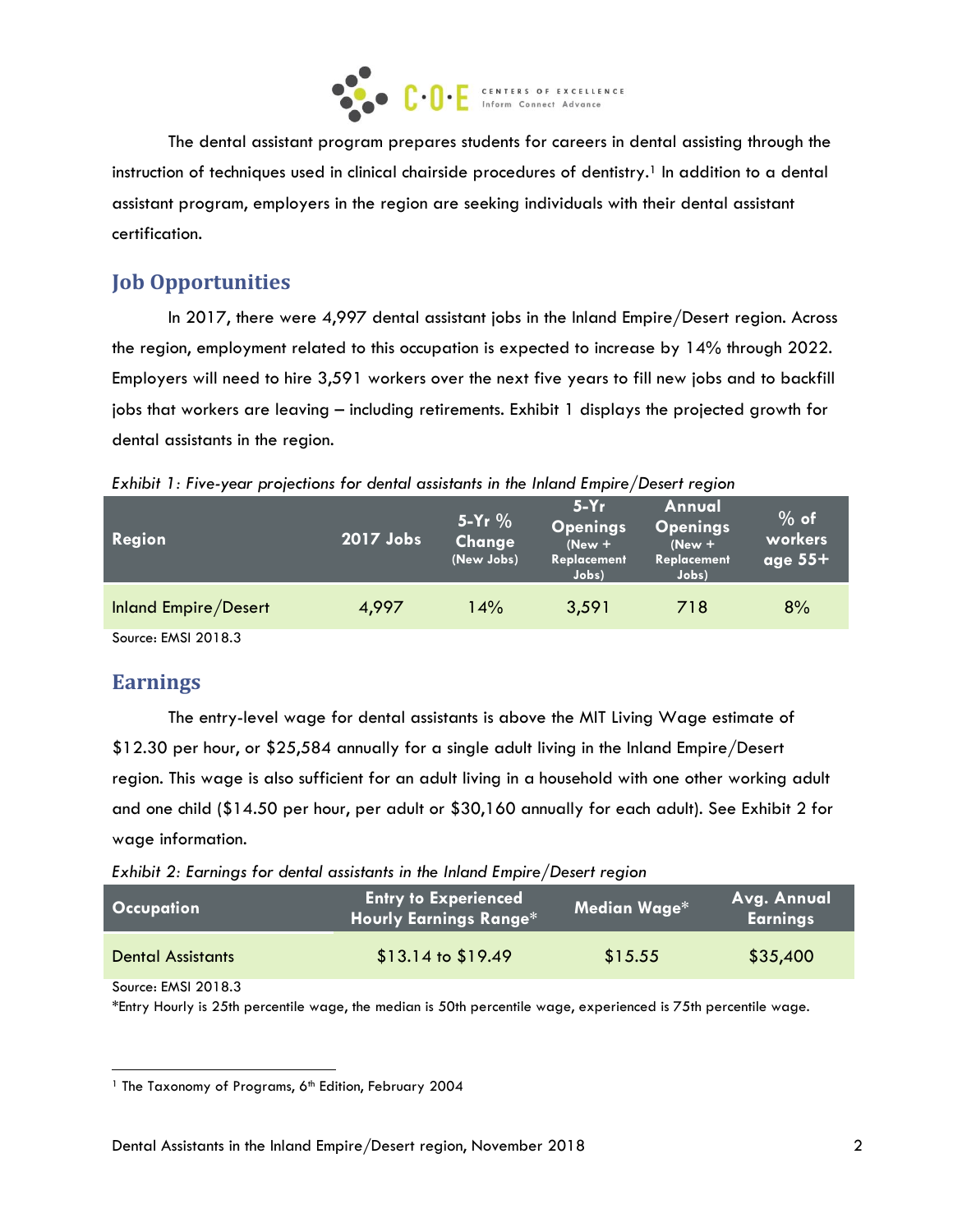

# **Job Postings, Employers, Skills, Education, and Certifications**

On average, local employers fill online job posting for dental assistants within 40 days. When compared to the national average, it takes four days longer for local employers to find qualified candidates to fill open positions in the Inland Empire/Desert region. Exhibit 3 shows the number of job ads posted during the last 12 months for dental assistants along with the regional and national average time to fill.

*Exhibit 3: Employer job ads and time to fill for dental assistants in the Inland Empire/Desert region during the last 12 months, November 2017 – October 2018*

| <b>Occupation</b>        | Job Ads | <b>to Fill</b> (Days) | <b>Regional Average Time National Average Time</b><br>to Fill (Days) |
|--------------------------|---------|-----------------------|----------------------------------------------------------------------|
| <b>Dental Assistants</b> | 548     | 40                    | 36                                                                   |

Source: Burning Glass – Labor Insights

Exhibit 4 displays the top employers posting job ads from the last 12 months for the Inland Empire/Desert region.

*Exhibit 4: Sample of employers posting job ads for dental assistants in the Inland Empire/Desert region during the last 12 months, November 2017 – October 2018*

| <b>Occupation</b>             | <b>Sample of Employers</b>                                                                                                  |  |
|-------------------------------|-----------------------------------------------------------------------------------------------------------------------------|--|
| Dental Assistants ( $n=445$ ) | <b>Pacific Dental Services Inc.</b><br>$\bullet$<br><b>Western Dental Services Inc.</b><br>$\bullet$<br>• Smile Brands Inc. |  |

Source: Burning Glass – Labor Insights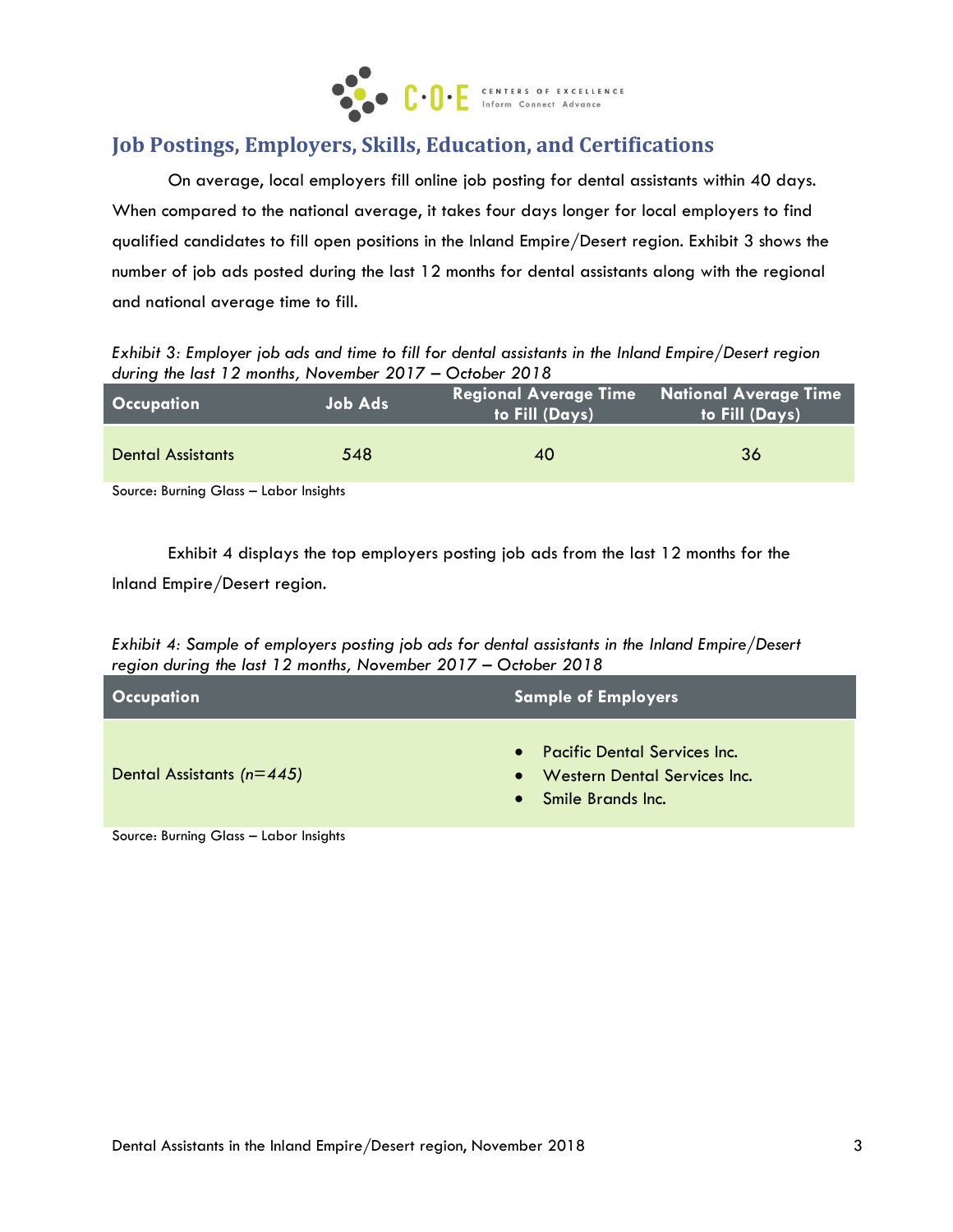

Exhibit 5 lists the in-demand skills that employers are seeking when looking for workers to fill dental assistant positions. The skills reported in job postings may be utilized as a helpful guide for curriculum development. Specialized skills are occupation-specific skills employers are requesting for industry or job competency. Employability skills are foundational skills that transcend industries and occupations; this category is commonly referred to as "soft skills."

| Exhibit 5: In-demand skills from employer job ads for dental assistants in the Inland Empire/Desert |  |  |
|-----------------------------------------------------------------------------------------------------|--|--|
| region, November 2017 - October 2018                                                                |  |  |

| <b>Occupation</b>                        | <b>Specialized skills</b>                                                                                                                                                                                                                  | Soft skills                                                                                                                                                      | Software and<br><b>Programming skills</b>                           |
|------------------------------------------|--------------------------------------------------------------------------------------------------------------------------------------------------------------------------------------------------------------------------------------------|------------------------------------------------------------------------------------------------------------------------------------------------------------------|---------------------------------------------------------------------|
| Dental<br><b>Assistants</b><br>$(n=439)$ | X-Rays<br>$\bullet$<br>$\bullet$<br>Cardiopulmonary<br>$\bullet$<br>$\bullet$<br><b>Resuscitation (CPR)</b><br>Patient<br>40-<br><b>Preparation/Care</b><br><b>Fissure</b><br>$\bullet$<br>$\bullet$<br><b>Coronal Polish</b><br>$\bullet$ | Self-Starter<br>$\bullet$<br><b>Time Management</b><br>Spanish/<br><b>Bilingual</b><br>Teamwork/<br>$\bullet$<br>Collaboration<br>Communication<br><b>Skills</b> | ActiveX<br>Dentrix<br>$\bullet$<br>Microsoft<br>$\bullet$<br>Office |

Source: Burning Glass – Labor Insights

Exhibit 6 displays the entry-level education typically required to enter this occupation according to the Bureau of Labor Statistics, educational attainment for incumbent workers with "some college, no degree" and an "associate degree" according to the U.S. Census, and the minimum advertised education requirement requested by employers in online job ads.

*Exhibit 6: Educational attainment and online job ads with minimum advertised education requirements for dental assistants in the Inland Empire/Desert region, November 2017 – October 2018*

| <b>Typical</b>              |                                                              | Two-Year<br>Postsecondary                     | <b>Minimum Advertised Education Requirement</b><br>from Job Ads |                                                     |                     |                                          |
|-----------------------------|--------------------------------------------------------------|-----------------------------------------------|-----------------------------------------------------------------|-----------------------------------------------------|---------------------|------------------------------------------|
| <b>Occupation</b>           | <b>Entry-Level</b><br><b>Education</b><br><b>Requirement</b> | Level of<br><b>Educational</b><br>Attainment* | <b>Number</b><br>of Job<br>Postings<br>$(n=)$                   | High school<br>diploma or<br>vocational<br>training | Associate<br>degree | <b>Bachelor's</b><br>degree or<br>higher |
| Dental<br><b>Assistants</b> | Postsecondary<br>nondegree<br>award                          | 61%                                           | 108                                                             | 94%                                                 | 6%                  |                                          |

Source: EMSI 2018.3, Current Population Survey, Burning Glass – Labor Insights

\*Percentage of incumbent workers with a Community College Credential or Some Postsecondary Coursework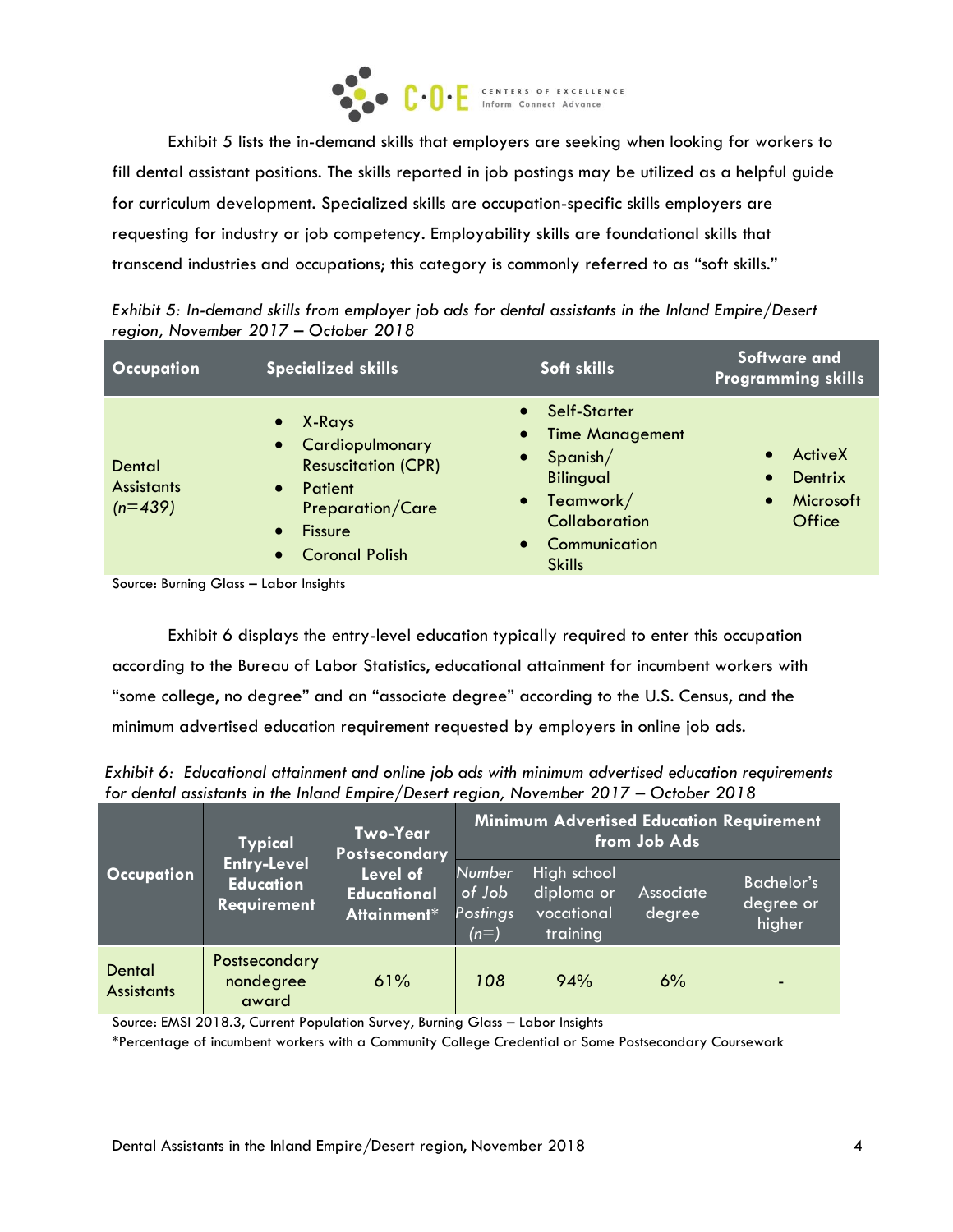

Exhibit 7 displays the top certifications required by employer job ads in the Inland Empire/Desert region. Most job ads request that applicants obtain certification through the Dental Assisting National Board (DANB). More information about California licensing requirements is available at the Dental Board of California: <https://www.dbc.ca.gov/>.

*Exhibit 7: Top certifications required for dental assistants by employers' job ads in the Inland Empire/Desert Region, November 2017 – October 2018*

| <b>Occupation</b>             | <b>Certifications</b>                                                                                    |
|-------------------------------|----------------------------------------------------------------------------------------------------------|
| Dental Assistants ( $n=439$ ) | $\bullet$ First Aid CPR AED<br>• Certified Dental Assistant (CDA)<br>• Certified Infection Control (ICE) |
| $\sim$ $\sim$<br>$\sim$       |                                                                                                          |

Source: Burning Glass – Labor Insights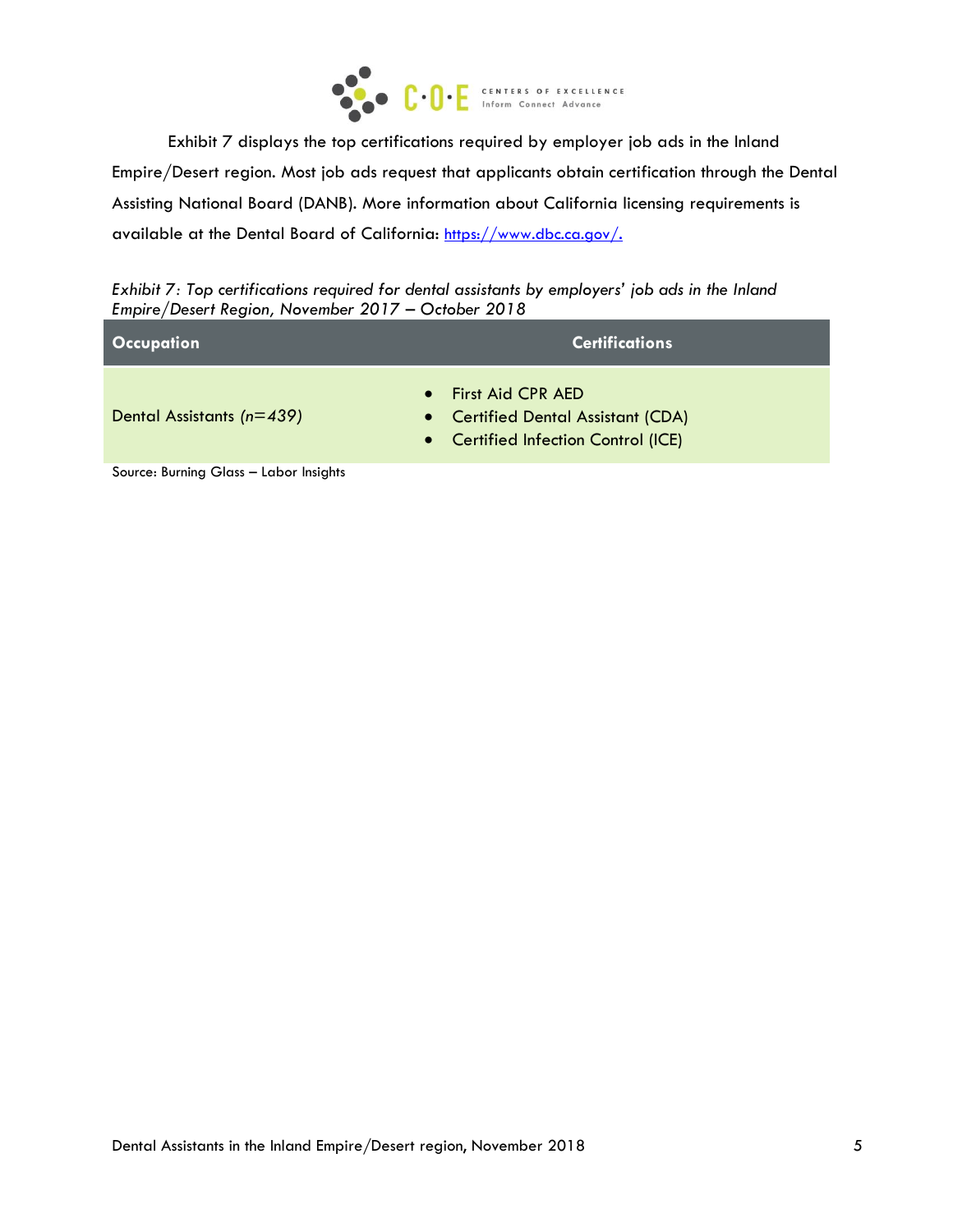

## **Student Completions**

Exhibit 8 shows the annual average regional community college credentials (associate degrees and certificates) conferred during the three academic years between 2014 and 2017, with the relevant TOP code as well as the program title used at each college, sourced from the Chancellor's Office Curriculum Inventory (COCI). Credentials granted from other educational institutions from 2013 to 2016 are displayed in Exhibit 9, along with the relevant CIP code. Please note, a credential is not equivalent to a single person in search of a job opening since a student may earn more than one credential, such as an associate degree in addition to a certificate. Community College student outcome information is from the CTE LaunchBoard based on the selected TOP code and region.

*Exhibit 8: Annual average community college student completions for dental assistant programs in the Inland Empire/Desert region*

| 1240.10 Dental Assistant                                          | Annual<br><b>Community</b><br><b>College</b><br><b>Headcount</b><br>$(2016-17)$ | <b>Community</b><br><b>College</b><br><b>Annual</b><br>Average<br><b>Credentials</b><br>$(2014-17)$ |
|-------------------------------------------------------------------|---------------------------------------------------------------------------------|-----------------------------------------------------------------------------------------------------|
| <b>Chaffey</b> - Dental Assistant/Dental Assisting                | 36                                                                              |                                                                                                     |
| <b>Associate Degree</b>                                           |                                                                                 | 4                                                                                                   |
| Certificate $18$ to $\leq 30$ semester units                      |                                                                                 | 17                                                                                                  |
| <b>Moreno Valley - Dental Assistant</b>                           | 22                                                                              |                                                                                                     |
| <b>Associate Degree</b>                                           |                                                                                 | 3                                                                                                   |
| Certificate 30 to $< 60$ semester units                           |                                                                                 | 13                                                                                                  |
| Total community college headcount (2016-17)                       | 58                                                                              |                                                                                                     |
| Total annual average community college credentials<br>$(2014-17)$ |                                                                                 | 37                                                                                                  |

Source: LaunchBoard, IPEDS, COCI

#### **1240.10 - Dental Assistant program Strong Workforce outcomes in the Inland Empire/Desert region in the academic year 2015-16 [unless noted otherwise]:**

- Number of course enrollments: 259 (California median: 278) [2016-17]
- Employed in the second fiscal quarter after exit: 86% (CA: 81%)
- Median earnings in the second fiscal quarter after exit: \$5,205 (CA: \$6,489)
- Employed in the fourth fiscal quarter after exit: 79% (CA: 78%)
- Median annual earnings: \$21,033 (CA: \$25,508)
- The percentage in a job closely related to the field of study: 80% (CA: 100%) [2014-15]
- Median change in earnings:  $N/A$  (CA: 153%)
- The proportion of students who attained a living wage:  $N/A$  (65%)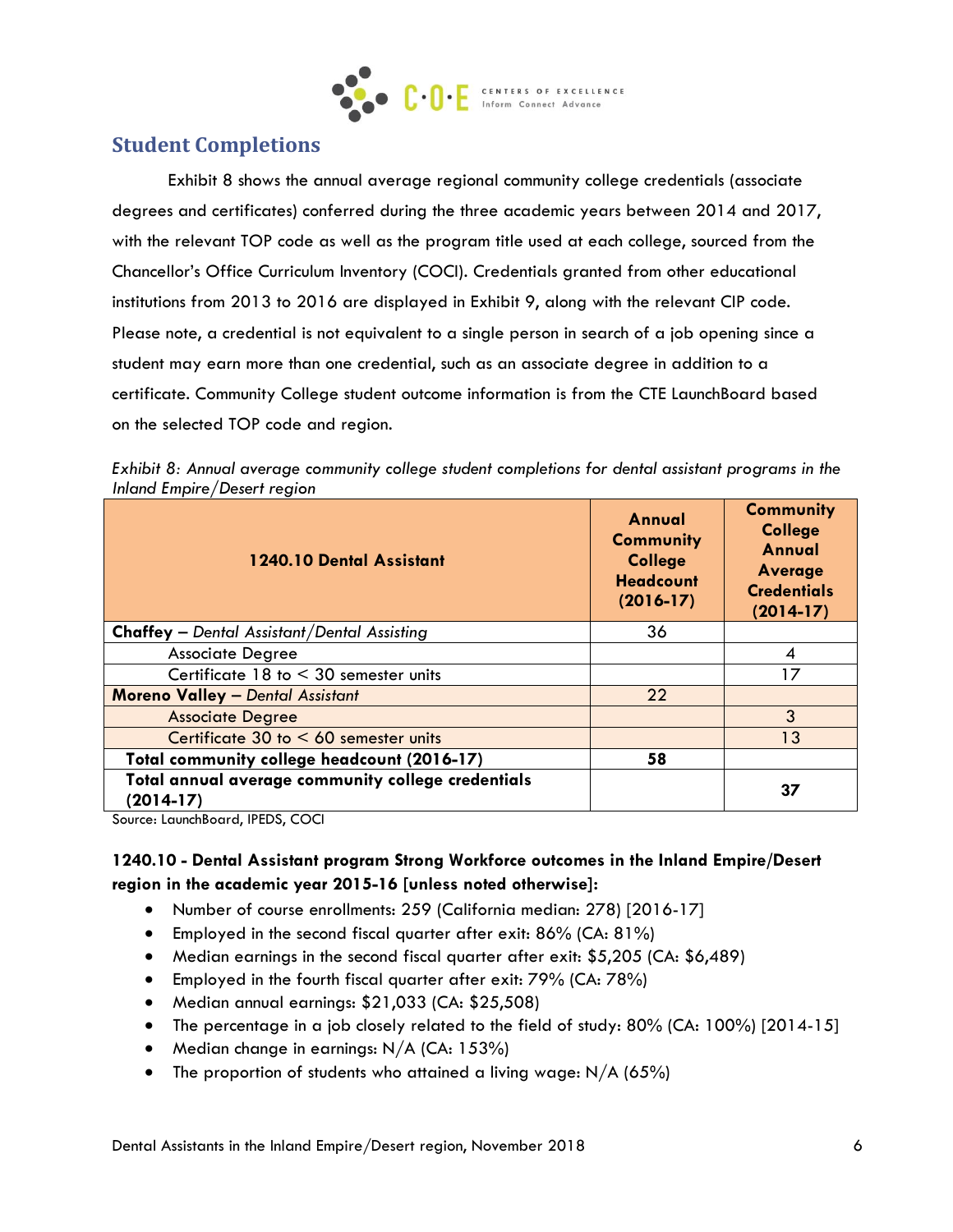

*Exhibit 9: Annual average other educational institutions student completions for dental assisting/assistant programs in the Inland Empire/Desert region*

| 51.0601 - Dental Assisting/Assistant (CIP)                      | <b>Other Educational</b><br><b>Institutions Annual</b><br><b>Average Certificates or</b><br><b>Other Credit Credentials</b><br>$(2013 - 16)$ |
|-----------------------------------------------------------------|----------------------------------------------------------------------------------------------------------------------------------------------|
| <b>American Career College-Ontario</b>                          |                                                                                                                                              |
| Award < 1 academic yr                                           | 83                                                                                                                                           |
| <b>Brightwood College-Palm Springs</b>                          |                                                                                                                                              |
| Award 1 < 2 academic yrs                                        | 45                                                                                                                                           |
| <b>Brightwood College-Riverside</b>                             |                                                                                                                                              |
| Award $1 < 2$ academic yrs                                      | 27                                                                                                                                           |
| Concorde Career College-San Bernardino                          |                                                                                                                                              |
| Award < 1 academic yr                                           | 135                                                                                                                                          |
| <b>InterCoast Colleges-Riverside</b>                            |                                                                                                                                              |
| Award < 1 academic yr                                           | $\overline{2}$                                                                                                                               |
| <b>Milan Institute-Palm Desert</b>                              |                                                                                                                                              |
| Award $\leq 1$ academic yr                                      | 26                                                                                                                                           |
| Riverside County Office of Education-School of Career Education |                                                                                                                                              |
| Award $1 < 2$ academic yrs                                      | 52                                                                                                                                           |
| Award < 1 academic yr                                           | 9                                                                                                                                            |
| <b>Summit College</b>                                           |                                                                                                                                              |
| Award < 1 academic yr                                           | 33                                                                                                                                           |
| <b>UEI College-Riverside</b>                                    |                                                                                                                                              |
| Award $1 < 2$ academic yrs                                      | 45                                                                                                                                           |
| <b>United Education Institute-Ontario</b>                       |                                                                                                                                              |
| Award $1 < 2$ academic yrs                                      | 27                                                                                                                                           |
| Total annual average other credentials (2013-16)                | 483                                                                                                                                          |

Source: IPEDS